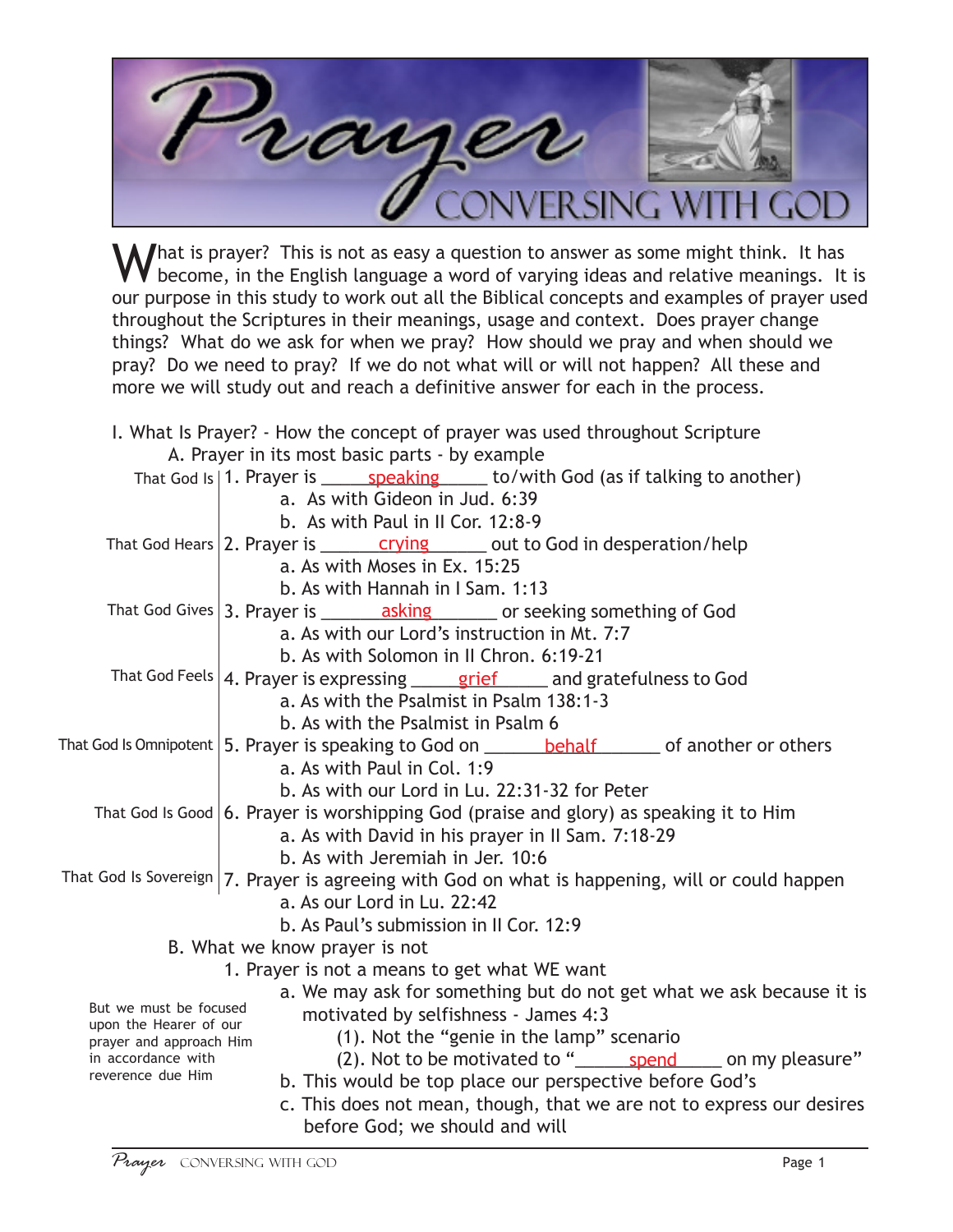| 2. Prayer is not <u>changing</u> the mind of God<br>a. This would be to assume that God did not see the "whole picture"<br>"Speaking according to the<br>b. This would contradict Mal. 3:6 - " I change not"<br>ordinary course of the<br>disease. His being spared<br>The Prayer of Hezekiah in Isa. 38 does not indicate a<br>fifteen years was not a<br>"change" in God's mind because of the prayer<br>change in God's mind, but an<br>c. Our frame of reference is limited so if we receive what we ask<br>illustration of God's dealings<br>being unchangeably regulated<br>for, exactly as we asked it, it was because it was in accordance with<br>by the state of man in<br>His will (as we are to seek to "form" our prayers)<br>relation to Him." JFB<br>d. Though, as we learn in James 5:2 that we do not "have" because |  |
|---------------------------------------------------------------------------------------------------------------------------------------------------------------------------------------------------------------------------------------------------------------------------------------------------------------------------------------------------------------------------------------------------------------------------------------------------------------------------------------------------------------------------------------------------------------------------------------------------------------------------------------------------------------------------------------------------------------------------------------------------------------------------------------------------------------------------------------|--|
| we do not "ask" or we ask selfishly<br>3. Prayer is not "filling God in" on what He does not already ______ know<br>4. Prayer is not an "incantation" that if the right words and structures are<br>used we will produce, as it were, <u>______ magical</u> _____ results                                                                                                                                                                                                                                                                                                                                                                                                                                                                                                                                                             |  |
| a. This mentality has often led to "produced" prayers that could be<br>distributed to "better one's chances" at a desired result<br>b. Many believers have mimicked the ideas of "witchcraft" and super-<br>stition by looking on wording and methodology as being the "trick"                                                                                                                                                                                                                                                                                                                                                                                                                                                                                                                                                        |  |
| 5. Prayer is not "ganging-up" on God (using numbers) to get what we desire<br>Il Cor. 10:5 - Casting<br>a. As Christ mentioned in Mt. 6:7 - "vain repetitions"<br>down imaginations<br>b. Though thousands request, it does not improve the "request" to God<br>c. This would "limit" God to the same values we would place on the                                                                                                                                                                                                                                                                                                                                                                                                                                                                                                    |  |
| number or people as defining _______ legitimacy<br>6. Prayer is not a " <u>tradition</u> " to be done, just to do it<br>• As if when we do not do it things will go bad or if we do it every<br>thing will turn out as we had desired                                                                                                                                                                                                                                                                                                                                                                                                                                                                                                                                                                                                 |  |
| 7. Prayer is not a means to put on a false ______ front ______ with God<br>a. As with people, we may often speak in such a way as to give an<br>"Be not deceived; God<br>is not mocked: for<br>impression that we are something that we are not<br>whatsoever a man<br>b. We do not "earn points" with God by following the ritual of<br>soweth, that shall he<br>praying or by presenting ourselves in a pious manner<br>also reap." Gal. 6:7<br>8. Prayer is not coming before God in our " perfection (e.g. of faith)<br>a. There are some that believe we must pray in perfect faith<br>Mk. 9:24                                                                                                                                                                                                                                  |  |
| b. There are some that believe we must come before God in our<br>"perfect integrity" to receive what we seek                                                                                                                                                                                                                                                                                                                                                                                                                                                                                                                                                                                                                                                                                                                          |  |

II. The Example Prayer - Luke 11:1-13

A. Look at the background that led to this example being given

- 1. The disciples had seen the Lord praying
	- a. The Lord prayed frequently and it would have been known
	- b. Luke 3:21 at His baptism; 6:12 before choosing the 12 disciples;
		- 9:18, 28-29 while alone with the disciples
- 2. The disciples asked Him, "Lord teach us to pray"
	- Something about this time prompted them to ask either something about that particular time of prayer or the numerous times He prayed
- B. When you pray, say... compared with Mt. 6:9-13
	- 1. This is a "\_\_\_\_\_\_ model\_\_\_\_\_\_\_ prayer" as a template to follow
		- 2. It should not be viewed as a "script" to be followed verbatim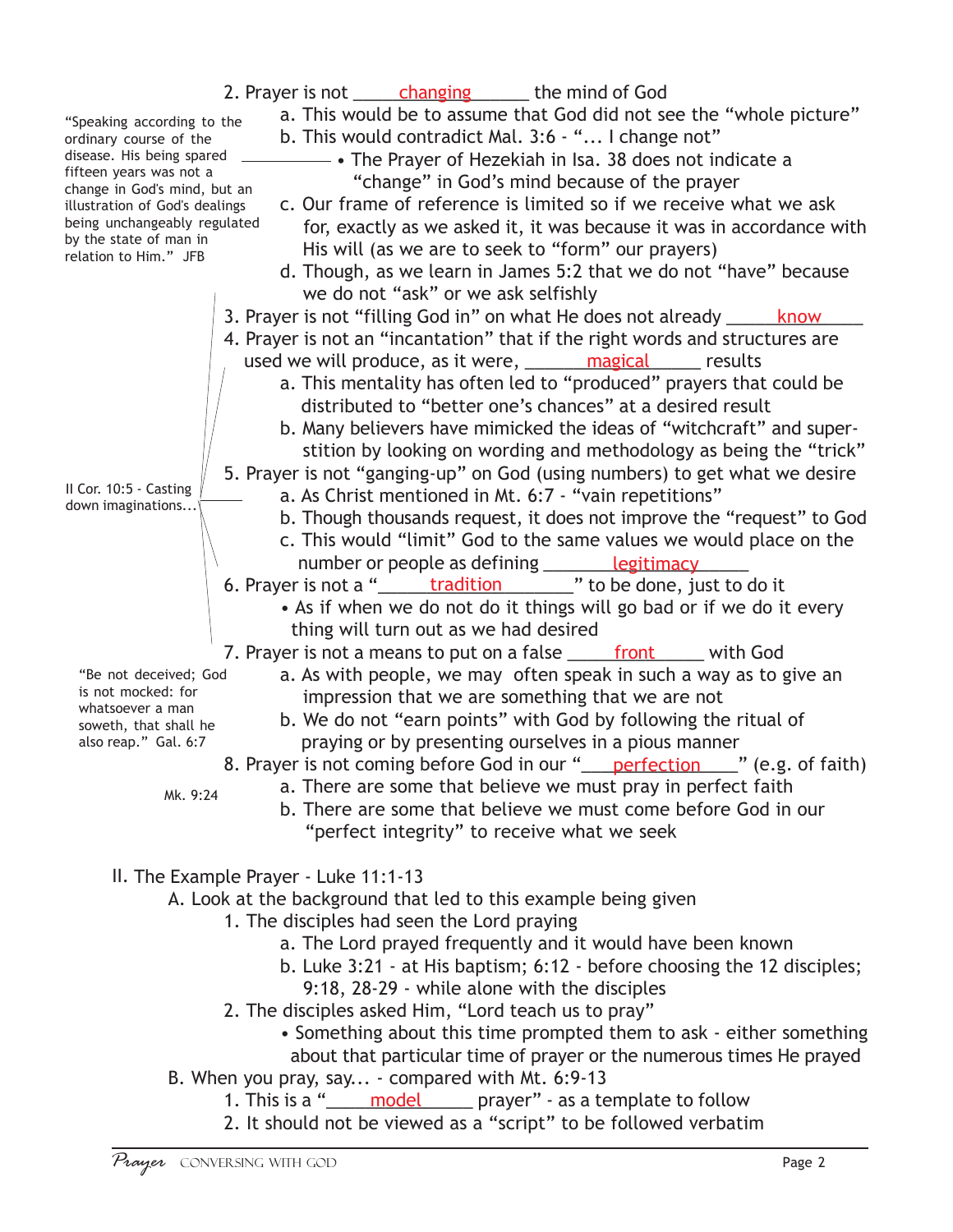- C. Preliminary ideas with prayer as presented in Mt. 6:5-7
	- 1. Do not pray "to be seen by men" these are hypocrites whose purpose in praying is to be seen a pious, seeking only the admiration of men and what "man" can \_\_\_\_\_ provide \_\_\_\_\_\_\_ in contrast to what God provides • These have their "reward in full"
	- 2. Truest prayer is done in secret, free from the distraction of other hearers
	- 3. Do not use "meaningless repetitions" sensing that with the saying of "much words" our prayers will carry more <u>\_\_\_\_\_\_weight\_\_\_\_\_\_</u>\_ with God
		- a. Do not measure prayer by its \_\_\_\_\_\_\_\_<u>length\_</u>\_\_\_\_\_\_
		- b. Do not measure prayer by just its words the heart should precede the mouth when we pray!
		- c. God is not swayed by our persistence; He acts in accordance with His <u>\_\_\_\_\_\_\_ perfect</u> \_\_\_\_\_\_ will in all things
		- d. Do not use "scripted" prayers words without true meaning to us these are also "vain", empty of genuine content
		- e. "To repeat a form of prayer a very large number of times has always seemed to the ignorantly religious to be a praiseworthy

*C. H. Spurgeon* — thing; but assuredly it is not so. It is a mere exercise of memory, and of the organs of noise-making: and it is absurd to imagine that such a parrot exercise can be pleasing to the living God."

- 4. Our Father knows what we need before we ask Him so our repetition or "bombardment" of Him does not lend to prayer's power
	- a. We pray because we are <u>entity instructed</u> to do so
	- b. We pray because this is the "means" by which God has deemed
	- we <u>receive</u> much of what we have or are to have
	- c. We pray to keep our daily dependence upon God
	- d. We pray because we will want to bring these things to our Father, not supposing that He does not know, but simply because He is our Father and will be our supplier and the giver of wisdom (true answers)
- 5. As our conversations on earth take many forms and are full of varying purposes, so will our prayer be to our Father
- D. The model of our prayers a general guide of coming before our Father
	- 1. "Our Father who art in heaven" as over all
		- a. This is not to limit His presence, but to place His \_\_\_\_\_ position \_\_\_\_\_
		- b. He is our Father, and we are able to call Him this because of His work for us in Christ - He adopted us - Rom. 8:15
		- c. And He is our Father Who is over all remember we are bringing our words before the creator of and Lord of the universe!
		- d. This is key so we do not seek to "limited the Holy One..."
			- Psalm 78:40-42 through their disbelief they grieved Him
	- 2. "Hallowed be they name" "let your name be venerated" Wuest
		- a. The initial request that His name be held up as holy set apart as being sacred and above (**inclube and above** morally and others
		- b. That His name (presence) be revered and held in highest respect
		- c. This aspect of prayer is more for our benefit than God's we begin by directing our <u>entil ocus</u> appropriately
		- d. Woe to us when we approach God lacking true reverence

In any conversation, if we seek to lengthen it for times sake, the content becomes of little or no value

There will no doubt be times where we lack because we have not asked for what God has provided ahead of time to meet our needs

consider who we are addressing when we pray

Our prayers would be "vain" if presented without the proper respect towards the Lord

So repectfully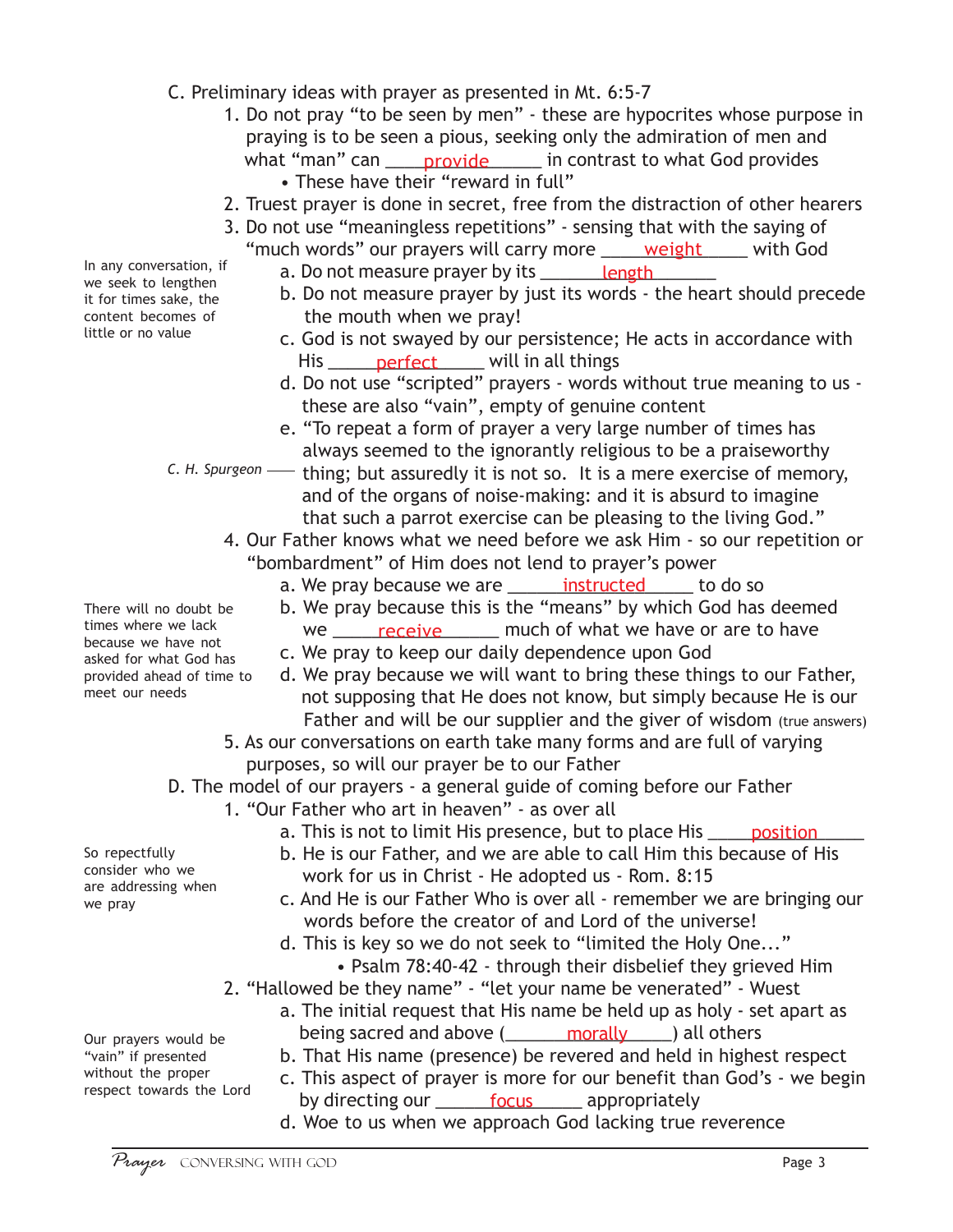- 3. "Thy kingdom come" the rule and reign of God
	- a. An agreement that God's \_\_\_\_\_<u>agenda</u>\_\_\_\_\_\_\_\_ be predominant
	- b. This is our seeking (agreeing) that God must rule and that the present rule (ours or the world's system) is not ideal
	- c. Our confidence and longing are on His ruling and absolute oversight
	- d. "Let it come means by its own inherent power, and the aorist is
	- effective: let it come <u>\_\_\_\_\_\_actually</u> \_\_\_\_\_\_ and completely." Lenski
- 4. "Thy will be done" not our will being the deciding factor
	- a. This is a submissive statement this is to be our "posturing" throughout our prayer - always!
	- b. We admit the need for His will over ours in this model prayer it comes <u>Latin before</u> anything is asked
	- c. His frame of reference is flawless while ours is limited
	- d. It is the same example our Lord set in His prayer Lu. 22:42
	- e. Our expressed desire is to see it done on earth in the same it always has been in the "realm of God" - Heaven
	- f. We should also be seeking (praying) that God's moral will be followed in the same degree it is in Heaven
- 5. "Give us this day our daily bread"
	- a. Give us today the "bread" needed for the day
	- b. The keying on "daily" is more clarified in vs. 25-34
		- Do not be anxious for the coming days "each day has enough trouble of its own."
	- c. This is met by "seeking first" the "kingdom of God" and His righteousness
		- So, our praying for His kingdom and will is in conjunction with all these others things that we would pray being added to us
	- d. Overall, though, we ask for what we desire and need this is God's method, God's design, and clearly in God's \_\_\_\_\_\_ will\_\_\_\_\_
	- e. This aspect of the prayer is key to..
		- (1). Remind us to seek/pray for what is enough, not being driven to place our security in the "more than enough for today"
		- (2). Remind us the source, daily, of our needs being met. The danger of plenty is the daily forgetting of acknowledging where it came from and will continue to come from
	- f. One of the keys to prayer is to keep us dependent as a true beggar I have not but for what I beg and receive - all I ever have is \_\_\_\_\_\_\_\_<u>borrowed</u> \_\_\_\_\_\_\_\_ of God
- 6. "Forgive our debts as we forgive our debtors"
	- a. A key aspect in our conversing with God is our own self-admission of our overwhelming <u>endebt</u> and Him
	- b. This is how we are with people with whom we feel a great debt and an obligation of gratefulness when they do not hold it against us but "let it go" as proof of their love of us
	- c. In Luke 11 this is compared to sin instead of debt sin as in the offenses we committed against God
	- d. This also points out the difficult aspect in our prayers that should be our admission of our obligation to be <u>equilibrations</u> extintion others as He has been with us

This point is key in how we view "answers" to prayers. In light of this we are grateful either way that God's predetermined will is at work and will not be deterred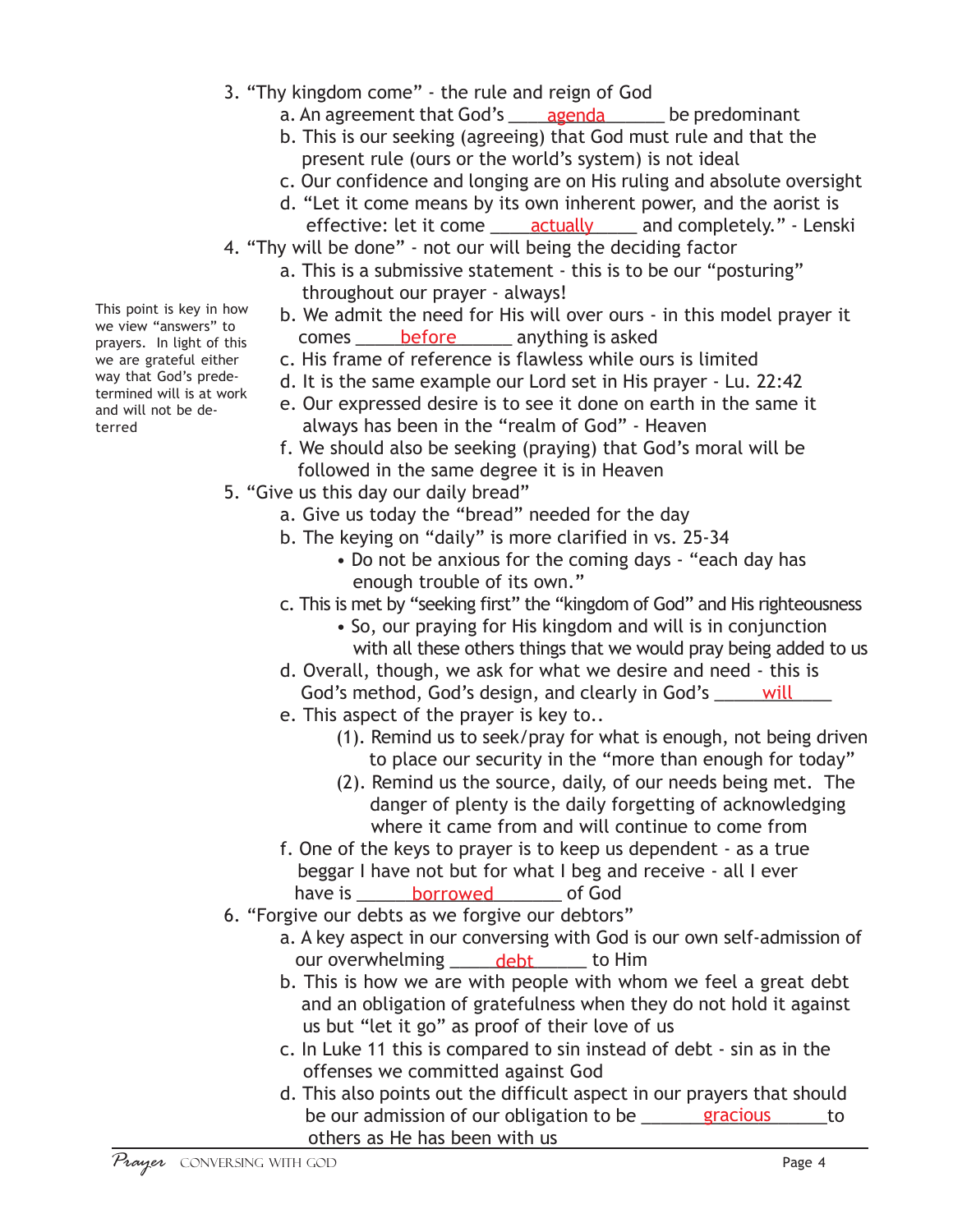- e. It is like saying, "Lord do unto me as I have unto others"
- f. Prayer is also an acknowledging before God my need for obedience
- g. We have forgiven those indebted to us (with offenses/sins) especially in light of how much God has forgiven us and our total <u>\_\_\_\_\_\_\_inability\_\_\_\_\_\_\_</u> to "pay it off"
- 7. And "lead us not into temptation" vs. 13
	- a. As if to say, and "do not allow us to be lead into temptation"
	- b. Many fall prey to temptation never having asked to be led from it
		- We have not because we ask not!
	- c. It is an open admission that we are <u>\_\_\_prone\_\_\_</u>to failure and straying • So much of our prayers will address and admit weaknesses
	- d. "There is a way out (1Co 10:13), but it is a terrible risk." RWP
	- e. Mt. 26:41 this was a prayer instructed by our Lord pray that
	- they enter not into temptation the spirit is willing but the flesh is weak
- 8. But deliver us from the evil This is our "siding" with
	- a. The ultimate idea is deliverance from evil \_\_\_\_\_\_<u>entirely\_\_\_\_\_\_</u>
		- b. This is to be an expression of our longing for release (freedom) from all evil influences and affects
		- c. It is an acknowledgment of His control and our desire in light of it
	- 9. The doxology this is strongly believed to have not been in the original manuscripts but was later added as a church practice
		- a. Either way, the content can be supported by the rest of Scripture
		- b. It all points back to the \_\_\_\_\_<u>control</u> \_\_\_\_\_ of God
		- c. We want and acknowledge God's Kingdom and power
		- d. All belongs for the intended purpose of His glory! we agree
		- e. And He supersedes/surpasses all limits of time forever!
	- E. What then is a good overall content of our prayers?
		- 1. Acknowledge Who we are talking with Our Father in Heaven
		- 2. Express desire for His name to be reverenced hallowed be Thy name
		- 3. Request that His agenda be accomplished on earth to the same degree it is seen and known to be accomplished in Heaven
		- 4. <u>Submit sume before or after asking to His will to be accomplished</u>
		- 5. Ask for daily needs requests and supplication for others daily needs
		- 6. Request in light of our need for personal responsibility if inconsistent, admit it to be so with a purpose for change
		- 7. Request to be led away from our natural desires to do what is wrong • Deliverance from evil is ultimately seen in submission for good
		- 8. <u>Glorify</u> Cod and His authority and power

F. Do our prayers carry more weight if we ask more as seemingly illustrated in Luke 11?

- 1. Our Lord gives an example of lending to need between friends vs. 5-8
	- a. The friend has company and needs bread for food to share
	- b. The lateness of the hour makes the initial response refusal
	- c. Persistence makes the neighbor get up and meet the need
- 2. Our Lord (God the Father) has no \_\_\_\_\_\_<u>limits</u> \_\_\_\_ and hindrances
	- a. The key is the conclusion in verse 13
	- b. If a human can get what they need and ask for from corrupt, flawed people, how much the more will our need be met by our Father?

Part of "going on the offensive" with temptation and trials is found in our initial prayers

God - the opposite would be our affection/ sympathy for what is

wrong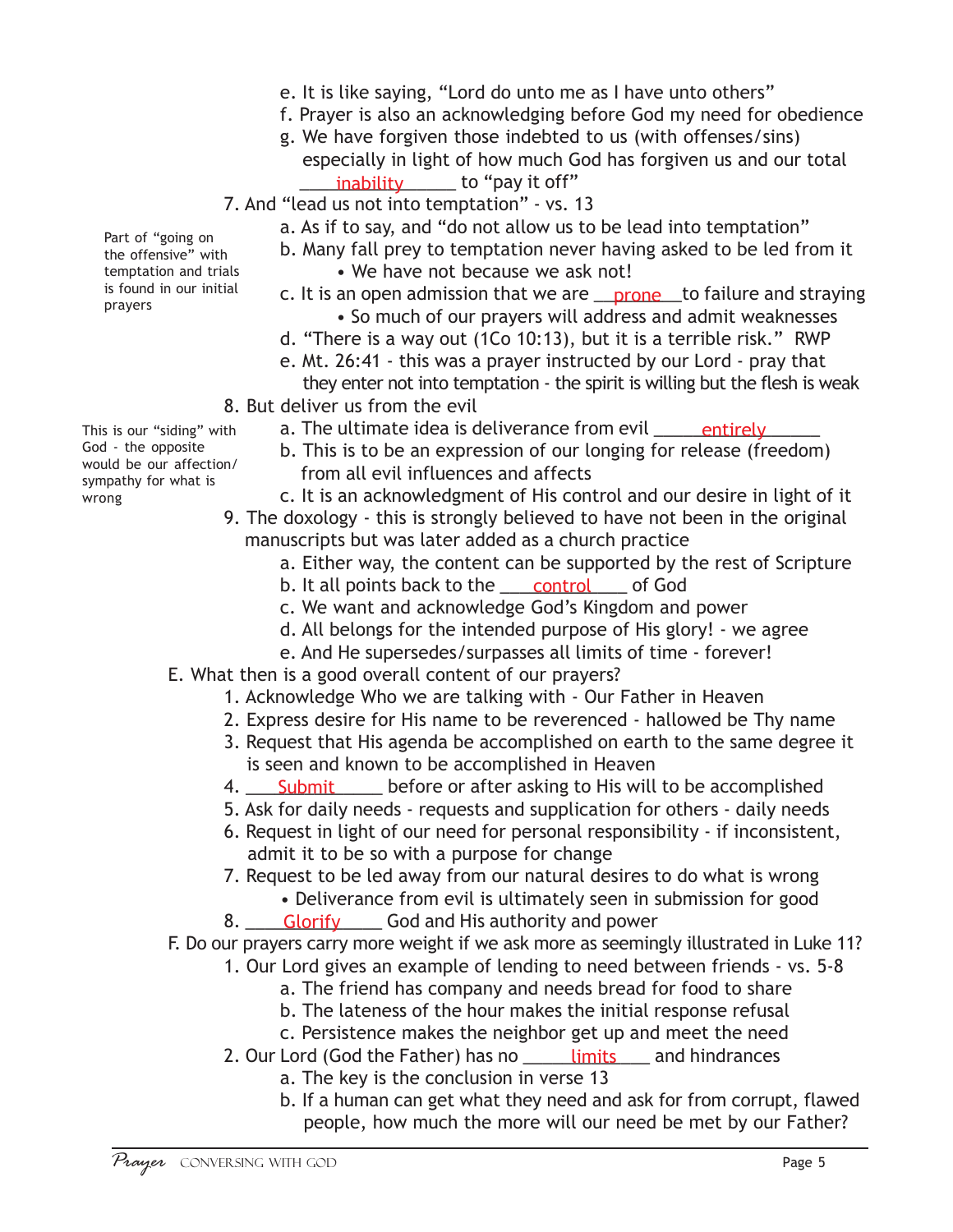- III. The Heart of Our Prayers what it is and should be
	- A. Remember the differing concepts (NT) of prayer
	- προσευχη 1. Prayer literally speaking (orating) before and to God
		- δεησις 2. Supplication making a petition/request for yourself or others
			- B. One of the key words used for prayer is the word  $\pi \rho o \sigma \epsilon v \chi o \mu \alpha$ 
				- 1. The core idea of this term is to express ones wish toward someone else, and in its usage in the NT it is in reference to directing our wishes to God
				- 2. Our longings, troubles and desires to be rid of them, aspirations and goals should be brought before God
			- C. So, in light of this, when our prayer life seems struggling or frustrating it is more likely that the root cause of the frustrations is not with God but with our desires
				- 1. Wrong desires stem from a wrong perspective of God and Who He is
					- a. If I see Him as being primarily "there for me" I will feel let down and forsaken when He does not answer in my timing or in my way
					- b. If I see Him as sadistic I will be reluctant to express my genuine desires \_\_\_\_\_, if I pray at all
				- 2. Wrong desires stem from my limited frame of reference of my situations
					- a. My outlook on what would be a "solution" may, in reality, be disastrous
					- b. This is why asking for wisdom or insight would be a good request
			- D. The heart of our prayers is driven by \_\_\_\_\_\_\_\_\_\_\_\_\_\_\_\_ faith
				- 1. "And therefore I say to you 'Have faith that whatever you ask for in
					- prayer is already granted you, and you will find that it will be." (TCNT)
					- 2. Faith, though, must not be taken as belief or trust in and of \_\_\_\_\_<u>myself</u> \_\_\_
					- 3. Our faith is not baseless, it is founded in the Word of God
					- 4. Mt. 21:18-22 Our "asking" (begging) is associated with believing
						- "and all--as much as ye may ask in the prayer, believing, ye shall receive." (YLT) - vs. 22
					- 5. So, just because I desire something does not mean when I ask for it that I will receive it. Asking must be based in faith (believing God and Who He is) and asking in the name of Christ (His authority and His <u>equiposes</u>)
					- 6. It is not the amount of faith, though, that makes prayer effective
						- a. We should be encouraged to remember that the very act of praying and asking something of God is based in faith
							- b. Faith based praying is asking based on asking in accordance with His will, and when knowing this, we are assured it will be done
							- c. This faith does not place time restrictions nor procedural guidelines on God Who is the mover of the "mountains" we ask to be moved
					- 7. Our faith, as directed by the Truth, governs and motivates true prayer
						- a. So, desire precedes, comes with, and follows our prayers
						- b. Desire, fostered and grown by faith as seen in God's Word will then ultimately <u>dictate</u> thow and when we pray
						- c. As George Mueller understood, when we pray for what we know God has promised to provide, and we ask in accordance with His will, we can expect with full assurance it will be granted!
				- 8. Prayer is our exercise of dependence on God while our lack of prayer and praying is our exercise of <u>early independence</u> from God
					- This is practical atheism (living as though God does not exist)

Mk. 11:24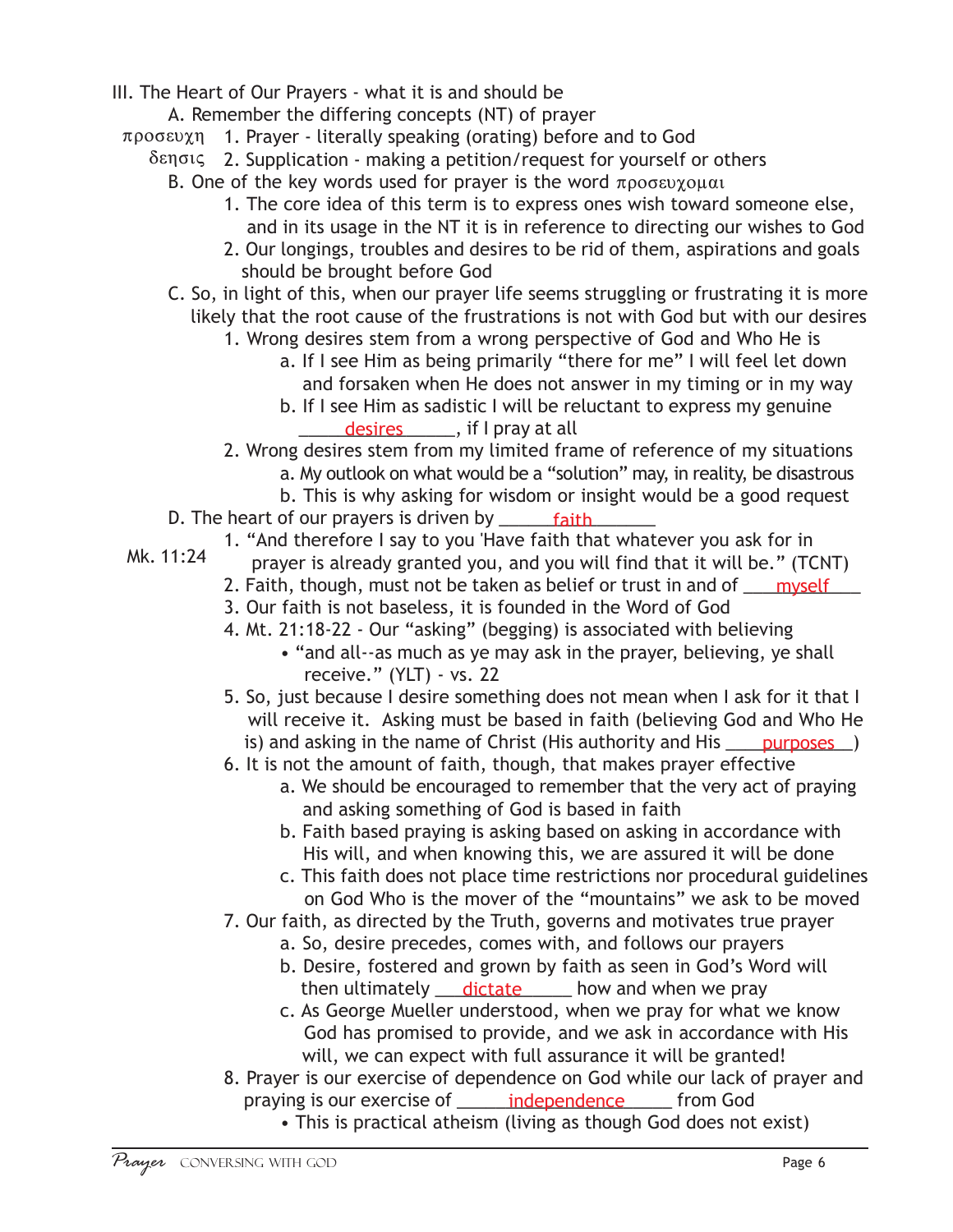- E. Heart probing questions about prayer
	- 1. "Why am I praying"? why am I approaching God?
		- a. Can I envision myself bringing this issue before Him "in <u>\_\_\_\_person\_\_</u>"? b. Avoid a ritualistic approach
	- 2. "What do I hope will happen as a result of my praying or avoid happening and to what righteous end"?
	- 3. "Who am I really praying for and why"?
		- a. Is it truly in their best interest before God and their growth or am I praying for an other for my own personal comfort? - and am I open to being part of meeting the need?
- laziness often lurkes its head in the hearts of our prayers

Many times we pray and hope to not be a required part of the solution -

- b. We must sincerely be seeking <u>\_\_\_\_\_\_their</u> \_\_\_\_\_ best
- 4. "Am I truly submissive to God in my will in my prayer"?
- 5. "Is my prayer, in any form, an \_\_\_\_\_\_<u>ultimatum\_\_\_\_\_</u>"?
	- a. Is it a demand or more a request/wish/desire?
	- b. Are there any time limits placed on God in my expectations? remember, many of our expectations will never be voiced, and at times we are unaware of them
- IV. Seven Causes of "Unanswered" Prayer
	- A. Not being "In Christ" John 9:31; Prov. 15:29
		- 1. No doubt, many pray to God but there is no indication that God hears or regards these prayers as no man comes to the Father but through Christ
		- 2. Our right (entrance) unto God is only through Christ
		- 3. Though, prayers not being answered as I think cannot and should nor be used to bring doubt about salvation
	- B. A Selfish Focus James 4:3
		- 1. The idea of this passage is a person asking for a self-serving purpose with the intent to "<u>\_\_\_\_\_expend</u>\_\_\_\_\_" it on themselves
		- 2. It is a praying with the heart of greed versus a heart of genuine need
		- 3. It is asking "amiss" or to use it for personal pleasure (this goes beyond just expressing a wish, it is a wish for what I should not have
	- C. A Sinful/Vain Focus Psalm 66:17-19; Prov. 15:29; 28:9
		- 1. "Had I an evil thought in my mind, the LORD would not have listened"
		- 2. The idea of iniquity, at its core is "worthlessness", with the idea of placing a false comfort or confidence in something
		- 3. To regard something is to respect it by giving your focus to it it is placing our "gaze" on what does not \_\_\_\_\_\_\_\_\_\_\_\_\_\_\_\_\_\_\_\_ it
		- 4. So, if I set my focus on what is worthless or of lesser value with eternity in view, the LORD will not give attention to it
	- D. Hypocritical Motives Prov. 15:8; Isa. 1:15
		- 1. This is more when we pray lacking integrity we put on a "front"
			- a. The "sacrifices" of the wicked are hated by God
			- b. The prayers of the "upright" (equitable, even, straight) He delights
		- 2. One of the most assured ways we can guarantee our prayers will be disregarded is to approach God in dishonesty (motives)
			- Confession is key, not for the forgiveness of sins but for the maintaining of <u>each-integrity</u> enterphene God and others!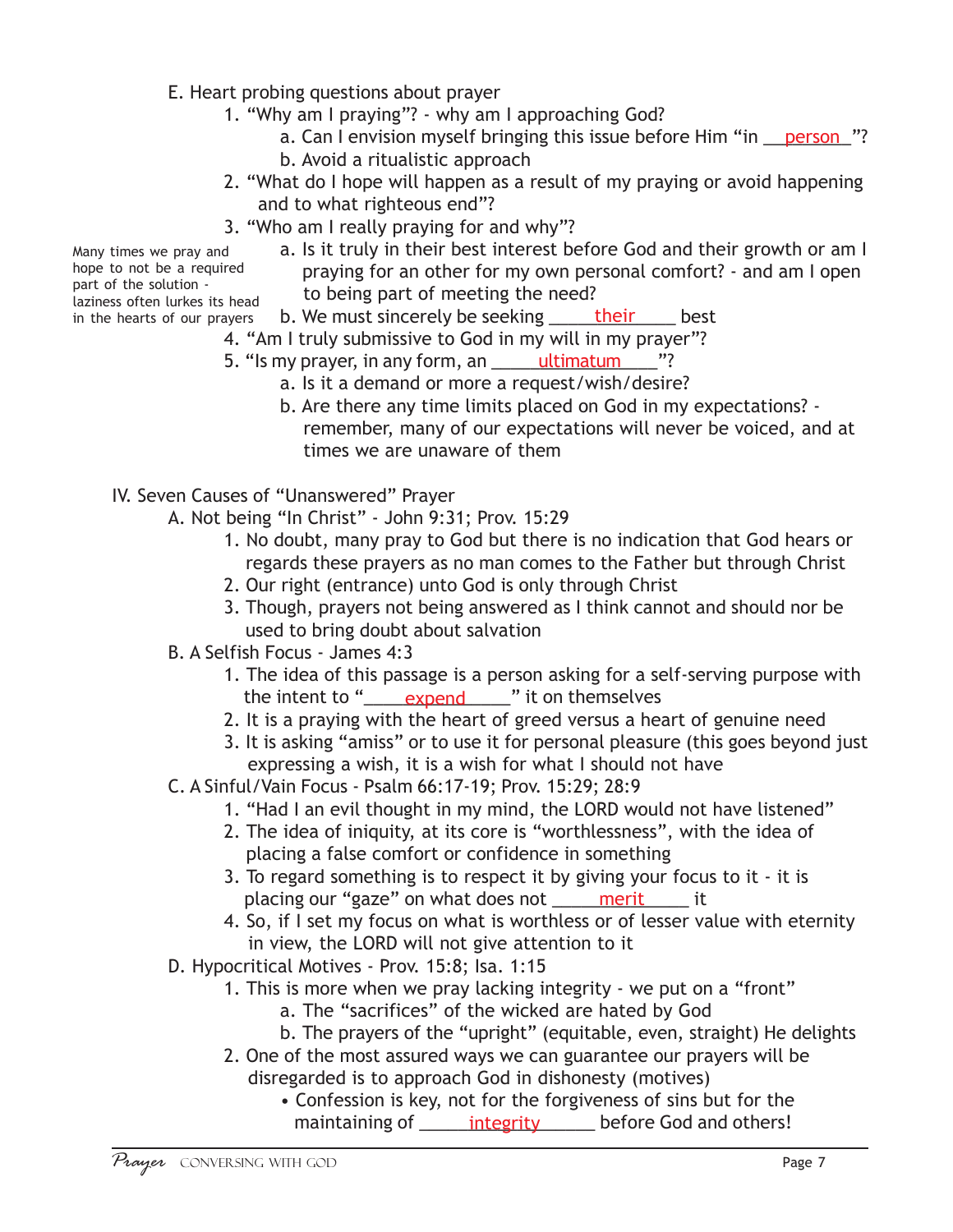- E. Ignoring God's Truth/Word Pro. 28:9
	- 1. "Many suppose, if they do not know their duty, they shall not be accountable for their transgressions; and therefore avoid every thing that is calculated to enlighten them. They will not read the Bible, lest they should know the will of Good; and they will not attend Divine ordinances for the same reason." Clarke
	- 2. As in I John 1:6, if we say we are in fellowship with Him and "walk in darkness" we are lying and not **\_\_\_\_\_\_\_doing** \_\_\_\_\_ the Truth
	- 3. If we "turn our ears away" from hearing God's Law/Word/Truth even our prayers will be as <u>\_\_\_\_\_\_hated</u> \_\_\_\_\_\_ by God
	- 4. The idea of turning away the ear is to "turn off" this is even a term used today when something is disagreeable that it is a "turn off" as declaring the Truth has come to be even in churches
	- 5. If we are not regularly "listening" to His words that He has already provided, why would our words hold weight?
		- So often the answers to our prayers are already spelled out if we would but <u>cook</u> for them!
	- 6. Again, the core idea of prayer is conversing with God and much, if the majority of true conversing, is listening
- F. Broken relationships undealt with Mt. 5:23
	- 1. "The covetous Pharisees taught that God was appeased by the sacrifices appointed in the law, which they themselves devoured. But Christ on the contrary side denies that God accepts any man's offering, unless he makes satisfaction to his brother whom he has offended.." GBN
	- 2. Our worship and prayer are to be heart based not simply surface if I cannot love the "brother" whom I can see, how can I love God, his creator, Who I cannot see? - I John 4:20
	- 3. This extends to the whole aspect of obedience and accountability to God in general; how can I expect to be heard and answered accordingly when I am acting in malice, pride, envy or bitterness?
	- 4. We strive to "get along" not because of what it will profit us nor because of the other's cooperation, but because it is the <u>sail will</u> and our Father
- G. Disregard for the needs of others Pro. 21:13
	- 1. "He who shuts his ear to the cry of the poor..."
		- a. Those who <u>each know</u> of the need of another and avoid it
		- b. The need is of the "poor" those week/ without stability the root idea of something "dangling" barely hanging on
		- c. It is not one who does not see or know of the need, but the one who sees and tries to <u>ear avoid</u> and
	- 2. This is one of the reasons God allows us to see or discover needs
		- a. God brings them our way so that we are privileged with the opportunity to participate in the answer/solution
	- Pr. 17:5  $-$  b. Our disregard for others is in reality our disregard for their creator
		- 3. This person will also be one who will "cry" and not be heard
		- 4. Our hearts (true selves) are revealed in our responses to the burdens others bear as God <u>sends</u> them our way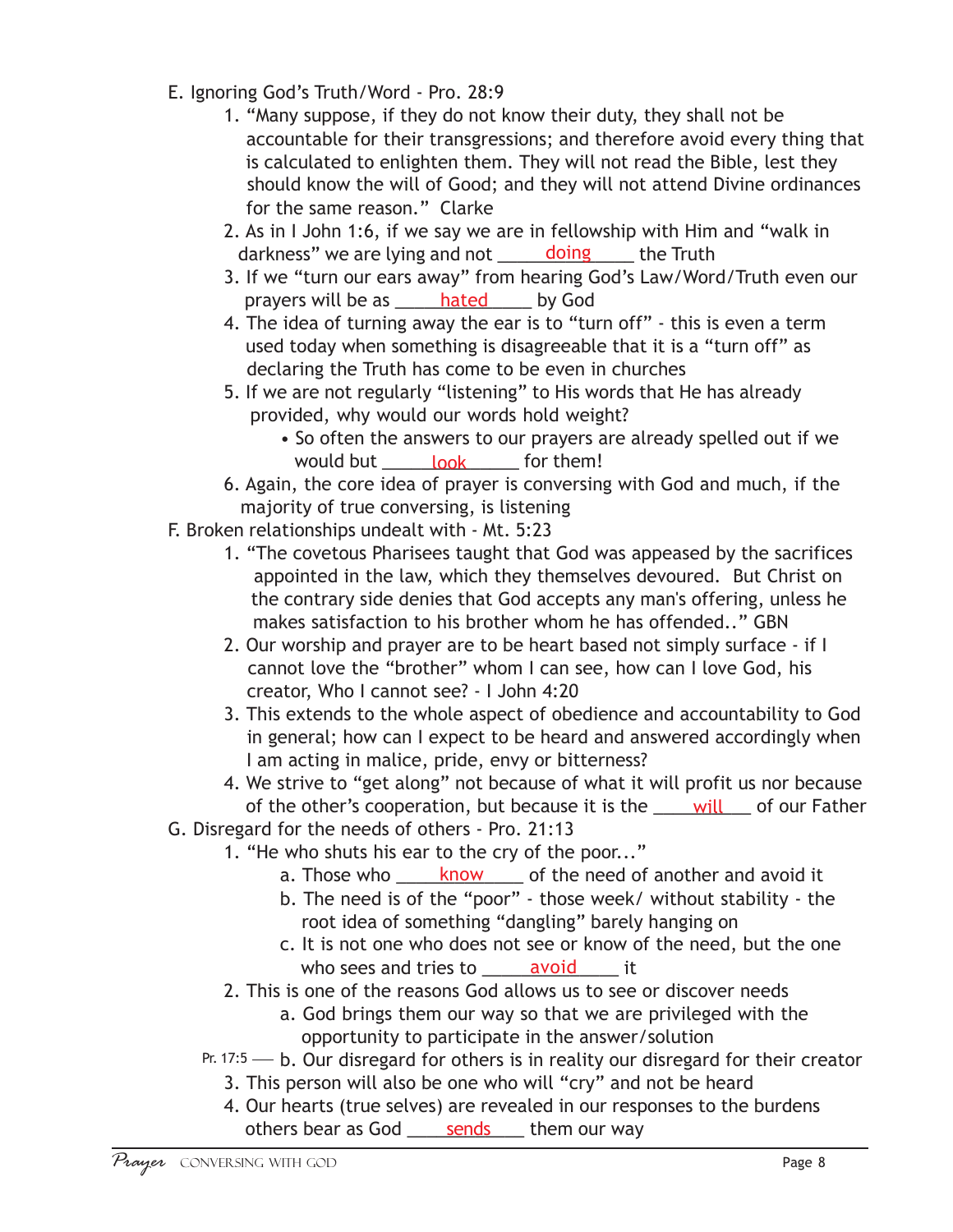V. Prayer as Being One Way God Designed that "Things" Get Done

- A. God is sovereign over all in His all-powerfulness He has decreed prayer as one means to get His will accomplished
	- 1. This by no means contradicts God's overall <u>control</u> things may or may not happen because we pray or we do not but this cannot be taken to make us believe that things can be ultimately altered wrongly because of us
- 2. Gen. 20:1-20 God in His control stopped Abimelech from sinning (held This is the first usage of  $\;$  him back) and yet clarified that he would be healed as Abraham "prayed"

this word in the <sup>Bible</sup> — (palal - <u>\_\_\_\_\_interceded\_\_\_\_</u>) for him

- 3. Yet, in James 4 James mentions they "have not" because they "ask not"
	- a. Literally you "do not hold it" because you do not beg/ask for it
	- b. The idea behind "ask" is a great desire needing to be expressed
	- c. Many times we will not "have" because we do not truly desire it enough to stating the series to be fore God
- d. Or as clarified in verse 3 our asking contradicts God's plan and caters to our desires solely (lust to obtain and consume) sensual/carnal delights
	- 4. No doubt, much of our prompting to pray is from God and not of us
	- B. Prayer is a constant reminder of our dependance upon Him
		- 1. In I Samuel 1 Hannah had a desire for a child which became more intense every year and with taunting from a "rival"
		- 2. All this led her to begging God for a son and to offering a vow
		- 3. The vow was, no doubt, her expression of her willingness to sacrifice what she would cherish from God's granting this request - it carried more "weight" with God only in that it was in accordance with His will as clearly He had \_\_\_\_\_\_\_\_\_\_\_\_\_\_ her (in her desperation) to this point
		- 4. God had pre-ordained Samuel but Samuel would come as a result of Hannah's desperate request before God
		- 5. Desperation does not dictate that prayer will be answered as we expect or want as illustrated with Paul's request
		- 6. It is again in our benefit to bring our discouragements, fears, and longings before God, not with the purpose of perfect agreement with our will but in a needed "act" of bringing them before the throne of God, trusting His perfect <u>perception</u> of them and His perfect dealing with them!
		- 7. God "marked" Hannah for the plan to bring about Samuel when it states that the "LORD remembered her" it literally means to be "marked to be recognized" for an intended purpose
		- 8. Jonah was brought to a point of prayer when trapped and his circumstances were horrific - Jonah 2:1 - "\_\_\_\_\_\_\_\_\_\_\_\_\_\_\_\_\_\_ Jonah prayed"!
		- 9. As when in great grief, fear or excitement we need to tell someone or talk with someone, so it is with prayer - circumstances being used to direct our attention to God in need or gratefulness
	- C. When we do not pray (or refuse to) there will be consequences
		- 1. Asa in II Chron. 16:12 was faced with a disease in his feet and it was stated that he did not "seek the LORD" but only sought the doctors
		- 2. We do not know why he did not seek the Lord but only that he died as a result of his disease
		- 3. Would the prayer have saved him? the point was his misdirected focus

Samuel means "heard of God"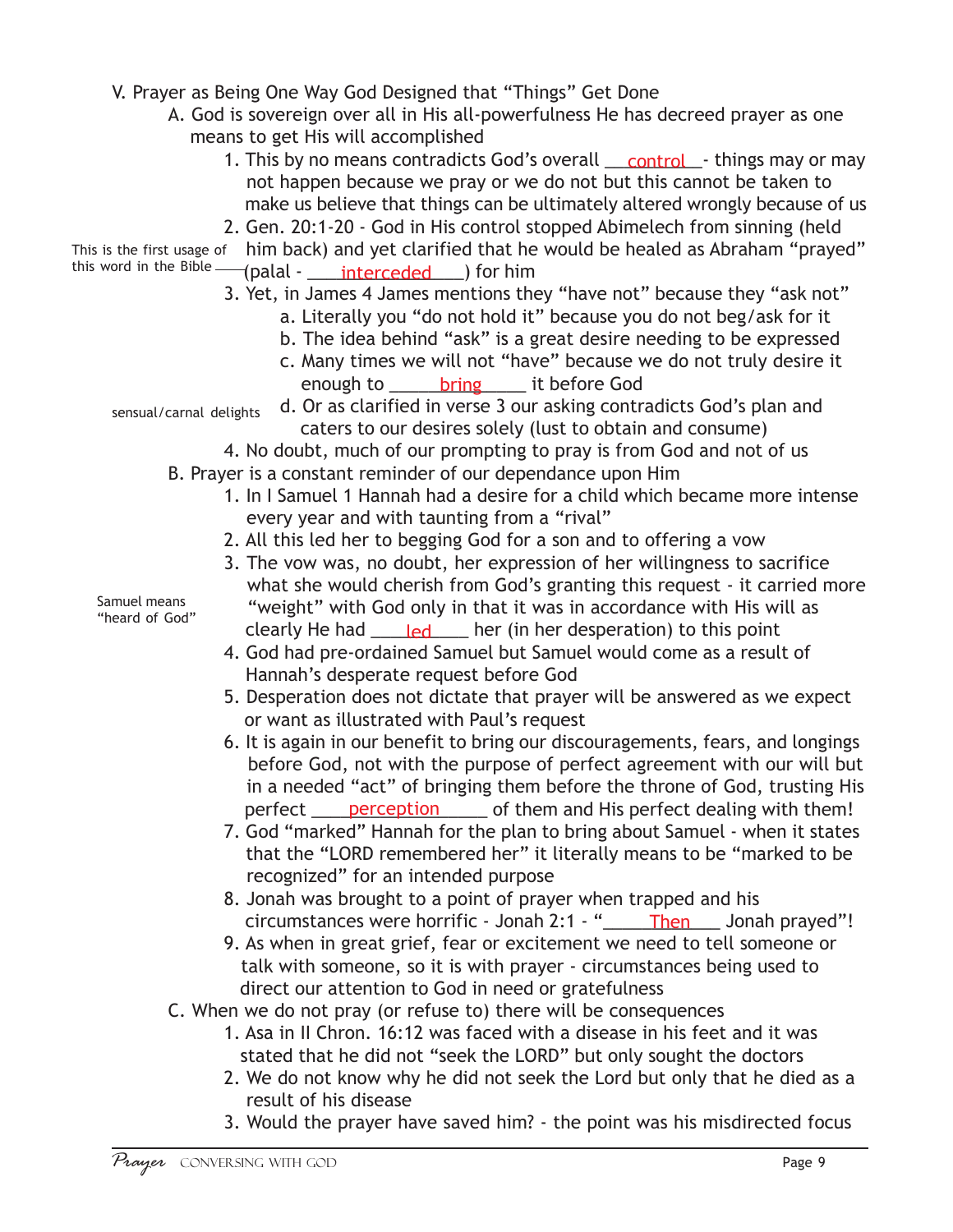- D. Prayer together with others directs all to a unified focus/dependance
	- 1. It can and does collectively \_\_\_\_\_\_ calm \_\_\_\_ the fears/anxieties
	- 2. Fear is a controlling factor and prayer to God redirects the fear in light of Who God is (if we are rightly taught Who He is)
		- a. Fear (proper and improper) is \_\_\_\_\_\_ dominating \_\_\_
		- b. This is why what/who we "fear" is important to determine
		- c. Mt. 10:28-31 The fear of God rightly intimidates and comforts
	- 3. We must seek, though, to avoid the "ritualistic" prayer with each other
		- a. Express \_\_\_\_\_\_ <u>honestly</u> \_\_\_\_ what is on the heart
		- b. Talk \_\_\_\_\_\_<u>respectfully</u> \_\_\_\_\_\_ but in verbiage you normally use
		- c. Strive to openly demonstrate faith and submission do not mislead others listening and develop misdirected expectations
			- d. God receives much criticism by those who believe they can "lock Him in" by their requests, and others can be discouraged when they do not see God acting in accordance with their expectations
	- 4. Overall, though, praying with someone is one of the most gracious and effective means to encouragement
	- 5. Prayer can also be a tool to redirecting the reverence of a group remembering the presence and watchful eyes of God - Pr. 15:3
	- 6. Even just praying privately and others seeing can be intimidating to those who do not revere God for Who He is - this may be one of the key reasons public prayer is being "attacked" by our society - even prayers where no words are spoken audibly!
- E. Praying together, bearing grief together was illustrated by our Lord Mt. 26:36-41
	- 1. At the pinnacle of grief and beginning of suffering the Lord took His disciples with Him to "watch" with Him while he prayed (be with Him)
	- 2. His prayer was an expression of desire and a submission to God's will this was true preparation for the trial to come
	- 3. He returned to find the disciples sleeping "could you not watch one hour?" was His question - our Lord did not need this fellowship of prayer but desired it nevertheless
	- 4. The instruction: watch and pray that you do not enter into temptation the idea being that you do not fall in it; it was coming but they were not preparing with \_\_\_\_\_\_\_\_\_<u>alertness</u> \_\_\_\_\_\_\_ and directing their desires to God
	- 5. The reason: the spirit in us is willing (by work of God's Spirit) but our flesh is "weak" as if sick by the affects of sin's influence
		- "The spirit is eager enough to endure and to overcome the temptation, but the flesh in us is "weak", utterly helpless in temptation, a drag and terrible handicap to the spirit in us." Lenski
	- 6. We will often see things get done and accomplish more as we pray together, and the act of prayer itself will be a challenging influence to strengthen the spirit of those around us and rightfully direct our focus where it belongs
- F. Prayer, to get things done, does not require <u>equeled faith</u> Acts 12:1-17
	- 1. Peter had been imprisoned and was supernaturally released
	- 2. A group of believers were gather to pray in Mary the mother of John Mark's house - we are unsure the content of their prayers

*The significance and responsibility of public prayer*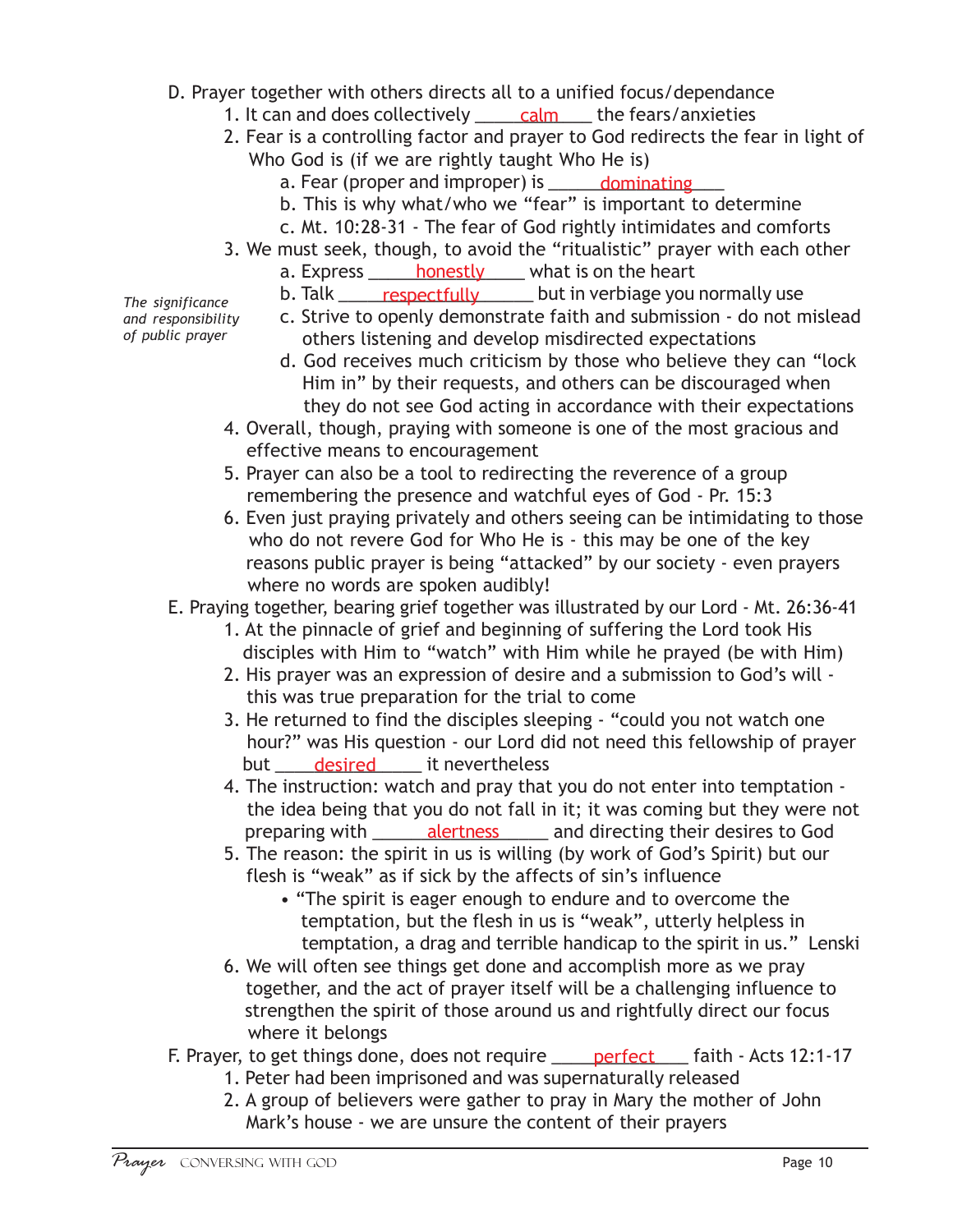- 3. When Peter was released he came to the house and knocked until Rhoda answered. In her excitement, she did not open the door (knowing Peter's voice) and told the others who did not believe or the pessimists thought it must be his <u>ends of the state of</u>
- 4. God still worked though they had little faith even while praying
- F. In the process of getting things done, there will be challenges to the working of God in the fulfilling of it
	- 1. The example of the prayer of Daniel in Daniel 9:20-23; 10:10-14
		- a. From the moment he prayed, the answer (response/command) was **EXECUTE:** Internal control of the Sabriel support of the Sabriel
		- b. "At the beginning of your supplication the command was issued"
		- c. Time will also be a part of the answering and fulfilling of a request and need in prayer - patience is waiting on God in \_\_\_\_\_\_\_ faith \_\_\_\_\_\_\_
	- 2. We cannot discount that God will prove His rightness and power to not just humanity but to all the spiritual realm as well!
		- a. Satan and his cohorts are constantly at work to hinder God's working
		- b. The greatness of God is worked out in the realm of time with the spiritual beings as it is with us
		- c. Who knows what a stir may be caused with our feeble prayers?
	- 3. Another angel, Michael, was sent to the aid of Gabriel
	- 4. The answer, as ordered by God, came 21 days after it was requested
	- 5. In Jude 1:9 we read of the spiritual battle for the body of Moses
	- 6. So, we must be alert that even when our prayers are hindered by what we see and possibly by what we do not see, our focus must not be upon these hindrances, but upon the God Who is the giver of the answer and limitless in His fulfillment
	- 7. The greater the challenge to the God of our prayers the greater the glory in His conquering answer and \_\_\_\_\_\_\_\_\_\_\_\_\_\_\_\_\_\_\_\_\_\_!
	- 8. Part of the objective of God in the working through our prayers is His making, as it were, a public display of His conquering of the enemies
- G. Even when the situation is realistically hopeless, we still bring our requests to God, leaving it \_\_\_\_\_\_\_\_\_fully \_\_\_\_\_\_\_ in His hands as David in II Sam. 12:15-23
	- 1. It was after the confrontation of Nathan with David that the child was sick
	- 2. After the death of the child, David explained that prayer and fasting were no not needed as the answer was done - self-pity, unending grieving or bitterness are of no profit and will not sway God
	- 3. It can and will bring us assurance in a final answer that it was in God's hands and we can better accept a answer against our will knowing that He knows best
- H. Prayer is our expression and practice of the "fear of the Lord"
	- 1. It is our looking to Him to get things done
	- 2. It is our seeking His \_\_\_\_\_\_\_ approval \_\_\_\_\_\_ as we seek to get things done
	- 3. It is our admission of our failing to seek His working/will and acting in independence from Him in or own thinking and strength
	- 4. Our lack of praying to get things done demonstrates our self-reliance, either in our own perspective and frame of reference or in our strength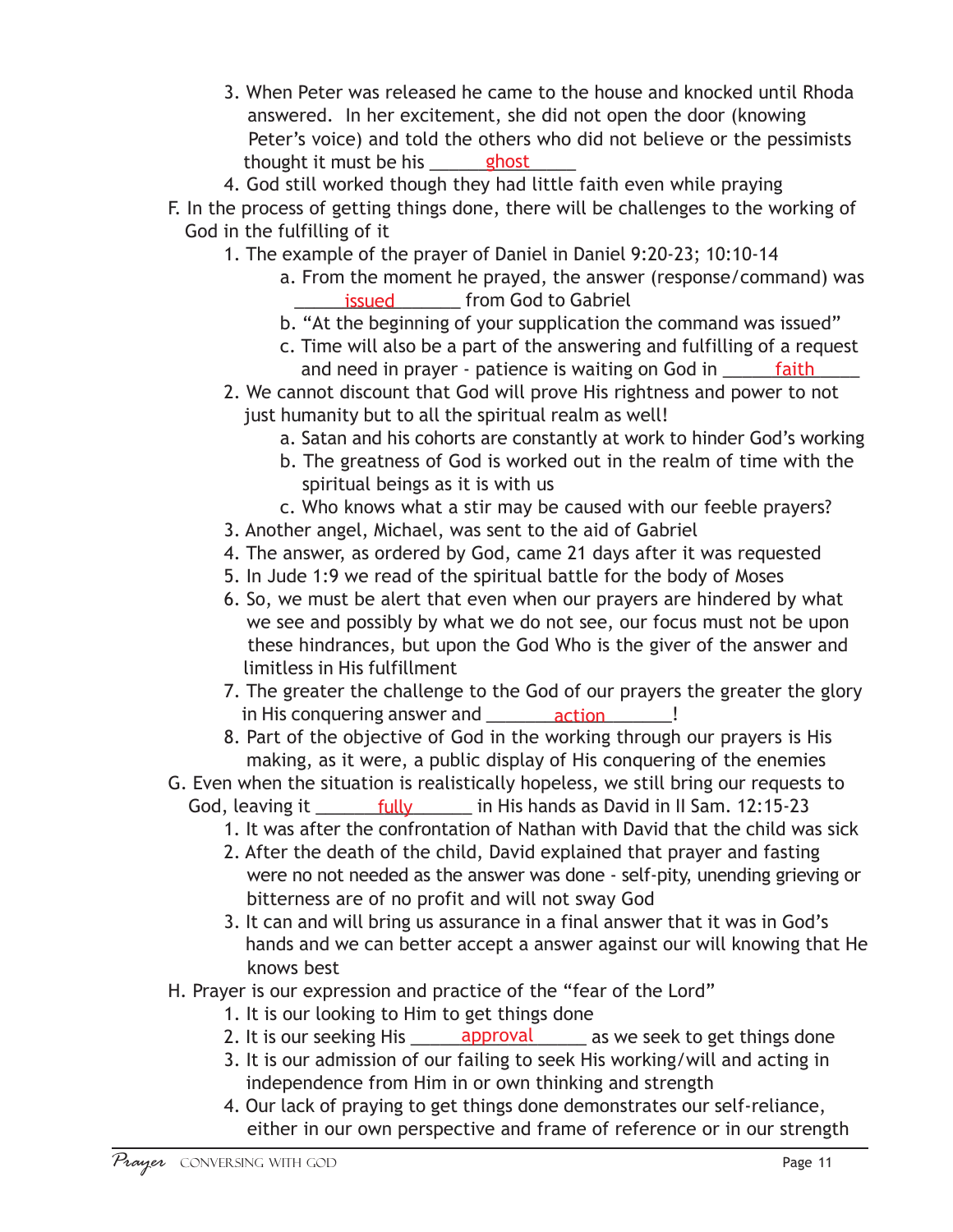- VI. The Lord's Prayer John 17 (for the disciples and for us)
	- A. The prayer for "glory" in the coming time of trial vs.1
		- 1. He speaks to the "Father" (as to one fully involved in the family dealings)
			- a. This is an honored privilege "bought" for us by Christ Mt. 23:9 (call no man "father" - this attacked a custom of the Jews who called their rabbis, "father" GBN)
			- b. The Lord was demonstrating, openly, the new relationship they would have with the Father
				- As pictured in the tearing of the Temple veil at His death
		- 2. The "hour is come" God's timing was precise
			- a. He did not run from it (He was submitted to its necessity)
			- b. He was ready always for God's hour
- 3. Glorify Me so as to glorify You "Even by his sufferings;
	- a. This is the key purpose of glory on this earth use it for God's promotion before men
		- b. Was this prayer "answered" clearly , yes, so it identifies the truest glory
			- (1). His **Submissive** response in light of false accusations glorified God
			- (2). His innocence in the face of hateful lies glorified God • God need not be glorified by the agreement of all men!
			- (3). Sacrifice of some sort (on many levels) is needed to truly bring glory to God
		- c. The best "glory" is to be used to demonstrate the grace and purposes of God in events
	- or circumstances that appear (to the human eye) as failure or "bad" B. Acknowledging pre-ordained \_\_\_\_\_\_\_\_\_\_\_\_\_\_\_\_\_\_\_\_\_\_\_ (authority) - vs. 2-4
		- 1. He has power (mastery, jurisdiction) over all "flesh" (no thing is out of His control)
			- It is an acknowledging that all will take place as He planned (His mastery would be initially evidenced in humility before it would be seen as glory)
			- 2. That all "given to Him" He would give eternal life (no fleshly thing can prevent this)
			- 3. He provides "life eternal" how to obtain it and what it is
				- a. Eternal life is to know the true God (more than a perception but intimately)
				- b. Eternal life is to know Jesus Christ (as the lit. "Anointed Savior")
				- c. Thus, eternal life is only (strictly) obtained (and maintained) through Christ alone!
			- 4. God was glorified by "finished work" vs. 4
				- a. "I glorified You" in finishing (perfect example for us) do not wait to complete a work God has given (the goal is to finish facing death with readiness) - II Tim. 4:7-8
				- b. Glory to God comes in the work He gives us (not the work we "conjure up" to give God)
	- C. The "perfect prayer" vs. 5-10
		- 1. "Glorify Me with Thyself" let the glory seen in me be what directs others to God's glory
			- a. That all I do evidences God's active working and \_\_\_\_\_\_\_\_\_\_\_\_\_\_\_\_\_\_\_\_\_\_\_\_\_\_\_\_
				- Do we seek to evidence God in our works? (are they simply opportunities to self-honor or proof that God is "performing the work" in me?)
			- b. This is to be our drive I want God seen in me (as not master of myself)

was glorified, John 13:31. It was in his cross that he conquered

when he was crucified, he was magnified, he

- Satan and death; his
- thorns were a crown,
- and Pilate in the
- inscription over his head
- wrote more than he
- thought." MH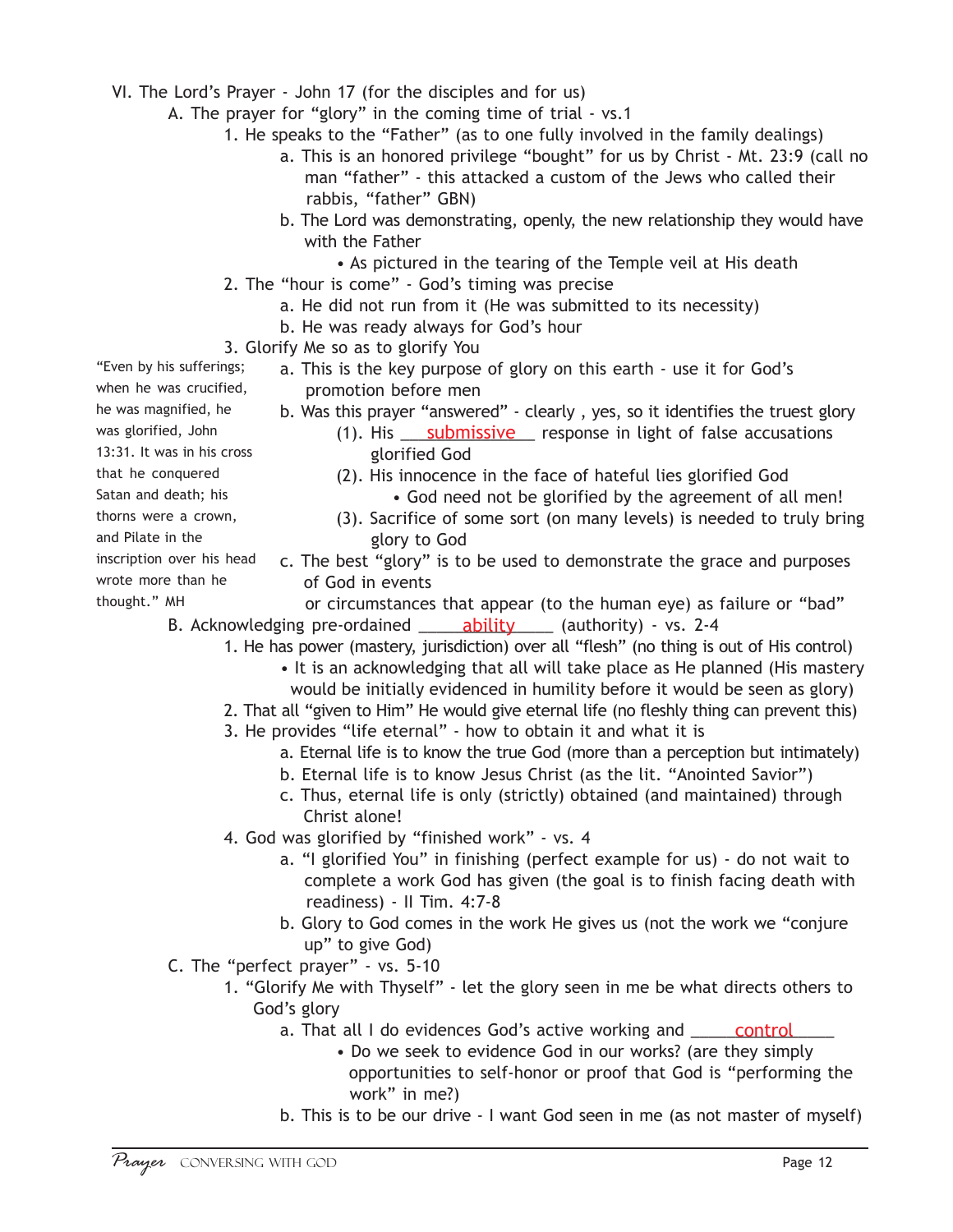- c. The idea is literally, "bring glory next to you..."
	- (1). With Christ, this was positional glory (as God Himself)
		- (a). He was before the world was (pre-existence)
		- (b). He had the same glory as God beforehand
	- (2). With us, it is glory from (by) association (as we are, by nature, to glory on this earth with the associations we **\_\_\_\_\_<u>seek</u>\_\_\_\_** to identify ourselves with)
- 2. The supreme example of God's calling vs. 6-8
	- a. Making "manifest" the name of God
		- (1). Openly declare the name of God share and speak (confident/no shame)
		- (2). To make <u>apparent</u> others aware of His working (giving credit)
		- (3). Availing self of opportunities to express/show the character of God
		- b. Faithful to those whom God sends (as those belonging to God) (also vs. 9)
			- He sends others to us (or places us with those we are "called to")
		- c. The goal is to have it \_\_\_<mark>clear\_</mark>\_ that what comes from us is of God vs. 7
			- (1). As the disciples, we want to be known as "keeping" His word (protecting)
			- (2). The words we speak carry weight when they can be shown to be of God
		- d. Speak the words given to speak (as taught by God) no self-agenda
			- (1). The goal is to be a conduit (channels only!)
			- (2). The Lord was solely focused on the will (objective) of God at any moment • John 8:28; 12:49
		- e. To God be all glory!! (all else is misdirected)
- 3. A Special calling vs. 9-10
	- a. The Lord openly distinguished between the "world" and those that are His
	- b. The request concerned only those that are His
		- (1). We were "given" to Him (to glory in Him and live for His work)
		- (2). We are His as those purchased at a "price" I Cor. 6:20; 7:23
			- Thus, we are to glorify God in our body and spirit which are His and are not to view ourselves primarily as the servants of man
	- c. We are to view ourselves as purchased slaves who were originally condemned to death
		- It then becomes a true "rags to riches" story (those who seem most "worthy" in the earth see themselves as giving themselves to God so as to earn merit. Those who are truly His see themselves as having been given to God not based on any personal merit.
	- d. We, in turn, have a master Who can claim all that God has as His own
		- Trust in His resources, not what is "earthly" I Tim. 6:17 we can then be assured, that as we do His work, we will never lack needed provision to do it!
- D. A Privileged calling vs. 11-16 (remaining representatives of the Lord)
	- 1. He clearly stated He was leaving and that they were remaining
		- Compare it to finishing an incomplete project of a deceased loved-one only on a higher scale
	- 2. He prayed for "<u>\_\_\_<mark>oneness</mark>\_\_\_</u> " as He exemplified with the Father (Eph. 4)
		- Unified goals are the best method to avoid competition and pride (He gets the credit)
	- 3. Key points of our calling to keep us on-track
		- a. It is His work (we are unqualified on our own)
		- b. "He does not pray that they might be rich and great in the world, that they might raise estates and get preferments, but that they might be kept from sin, and furnished for their duty, and brought safely to heaven. Note, The prosperity of the soul is the best prosperity; for what relates to this Christ came to purchase and bestow, and so teaches us to seek, in the first place, both for others and for ourselves." MH
		- c. As we set goals, they must be "in-check" with the Lord's and subject to change at His beckoning call
		- d. Lead, work with, and follow others as they lead, work for and follow the Lord! • This requires a <u>studious</u> seeking to know the Lord foremost!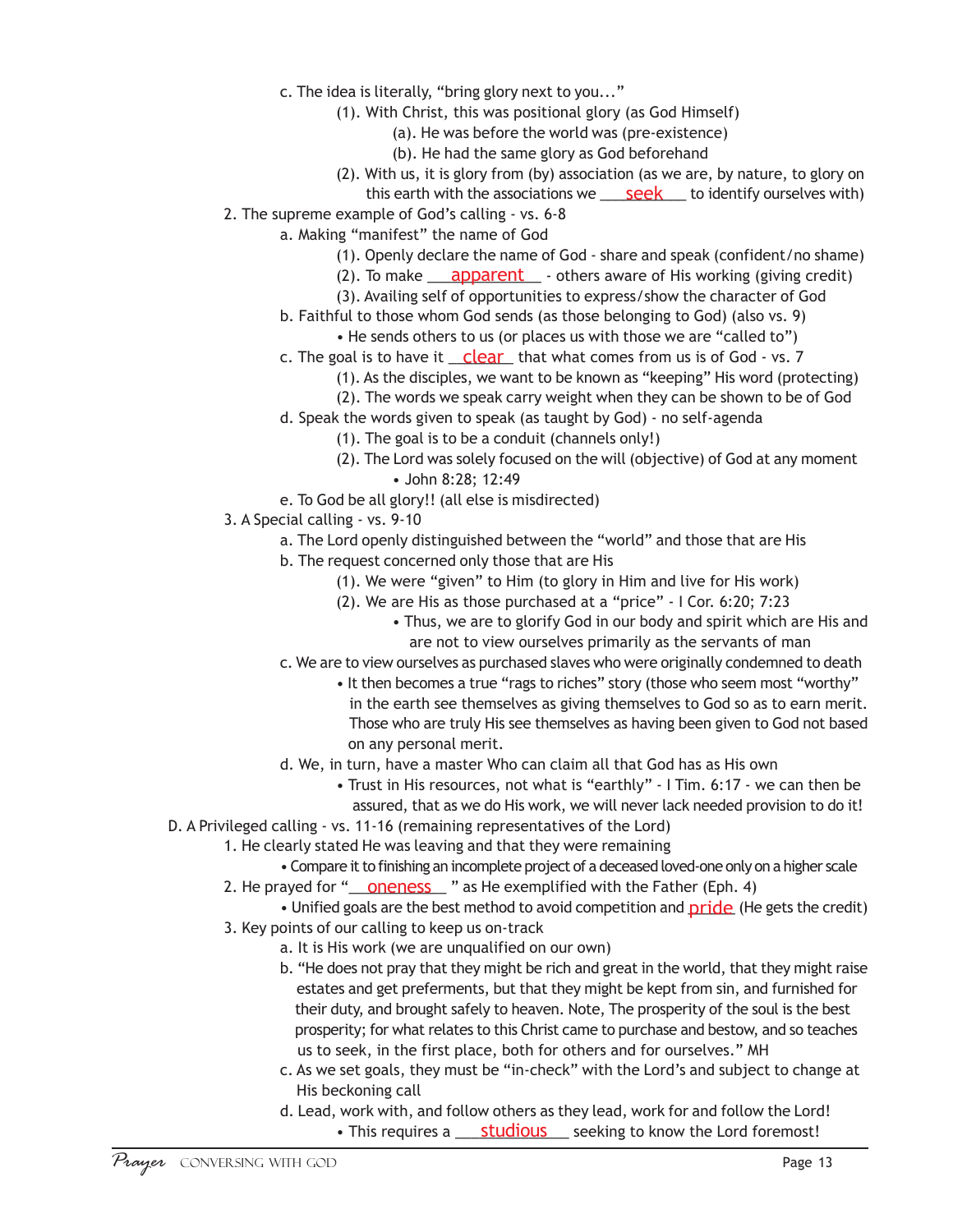|  |  | 4. His complete work involved "keeping them" in His name - vs. 12 |  |  |  |  |  |  |
|--|--|-------------------------------------------------------------------|--|--|--|--|--|--|
|--|--|-------------------------------------------------------------------|--|--|--|--|--|--|

- a. To preserve them from apostasy total betrayal (as Judas)
- b. Two words for "kept" an example to mimic
	- (1). The first "kept" to <u>watch</u> (keep focused on) Alert
- (2). The second "kept" to <u>guard</u> (beware), protection Brave (sacrifice)
- c. None was "lost" destroyed fully
- Except Judas yet his betrayal fulfilled a plan (he was not one of the "given") 5. His complete work involved their participation in (fulfilling) His joy - vs. 13
	- a. As he left, he was stating the reality of things to clarify where their joy would lie
	- b. His joy would find fulfillment in them (His joy in victory over evil, in brining glory to the name of the Father, and His joy in the presentation of redemption)
		- (1). Our joy is then to be defined (found) in what brought our Lord joy seeing as this is our calling in His prayer (that what God instructed was done)
		- (2). This reveals the ultimate source of discontentment living for what (in my limited frame of reference) I see as joy not what He stated and demonstrated as bringing fulfillment

c. Paul's joy was seeing the believers remain "**\_\_\_\_\_\_\_\_\_\_\_\_\_\_\_\_\_\_\_\_\_\_**" in the Lord - Php. 4:1 6. We are real "aliens" in the world as the apostles - vs. 14-16

- a. They were given the Truth (not as the world could conjure) it stands in contradiction b. As those who cannot (must not) fit in, the world hates their non-conformity
	- (1). "They are "in the world" (εν τι κοσμι, verse Joh 17:13) still and Christ sends them "into the world" (εισ τον κοσµον, verse Joh 17:18), but they must not be like the world nor get their spirit, standards, and message "out of the world," else they can do the world no good." RWP
	- (2). The world hates them because they are not "of" the world
		- (a). To be "of the world" one must agree to its **priorities**
		- (b). To be "of the world" one must change (conform) with it
		- (c). To be "of the world" one must respect/honor its  $\qquad \qquad \text{gods}$
		- (d). To be "of the world" one must live for the world as if it is permanent
	- (3). The world will think us "strange" I Pet. 4:1-5
		- We do not go to their extremes so we will be called "extreme"
	- c. The goal is not a quick entry into Heaven (the safe haven) vs. 15-16
		- (1). We are not called to safety from harm or challenge actually, we must be harmed, challenged and hated in the proving of this Truth and fulfillment of the joy of Christ
		- (2). We are not called to seclusion but to the "front lines" a soldier who hides may live, but has failed in his fundamental purpose and calling
		- (3). The goal is protection from contamination, conformity, and collusion
		- (4). As noted before, we glory in as much as we associated with the object of our glory - if we glory in the Lord, we will not strive to conform to the world, yet will take pleasure in not fitting-in in the manner and degree that He did not fit in (we are not of the world as He was not)

E. A calling of Separation- vs. 17-19

1. "Sanctify them..." - Consecrate, separate to something and **from** something a. Set them as yours! - as God's possessions

b. This being set apart is to be in contrast to the external appearance

(1). The heart, mind and will need to be set aside for God's purposes *On constant "call"!* (a). The heart directed to God and His desires

Conquering Distractions  $\qquad$  (b). The mind is disciplined to **focus** on God's Truth

(c). The will is **bent** (through force/pressure) to God's will (agreement)

(2). This is the process of preserving (guarding) from "the evil" just mentioned

c. God is asked to do the sanctifying - Apostles are not instructed to work this out

**Society at Large will Press for These**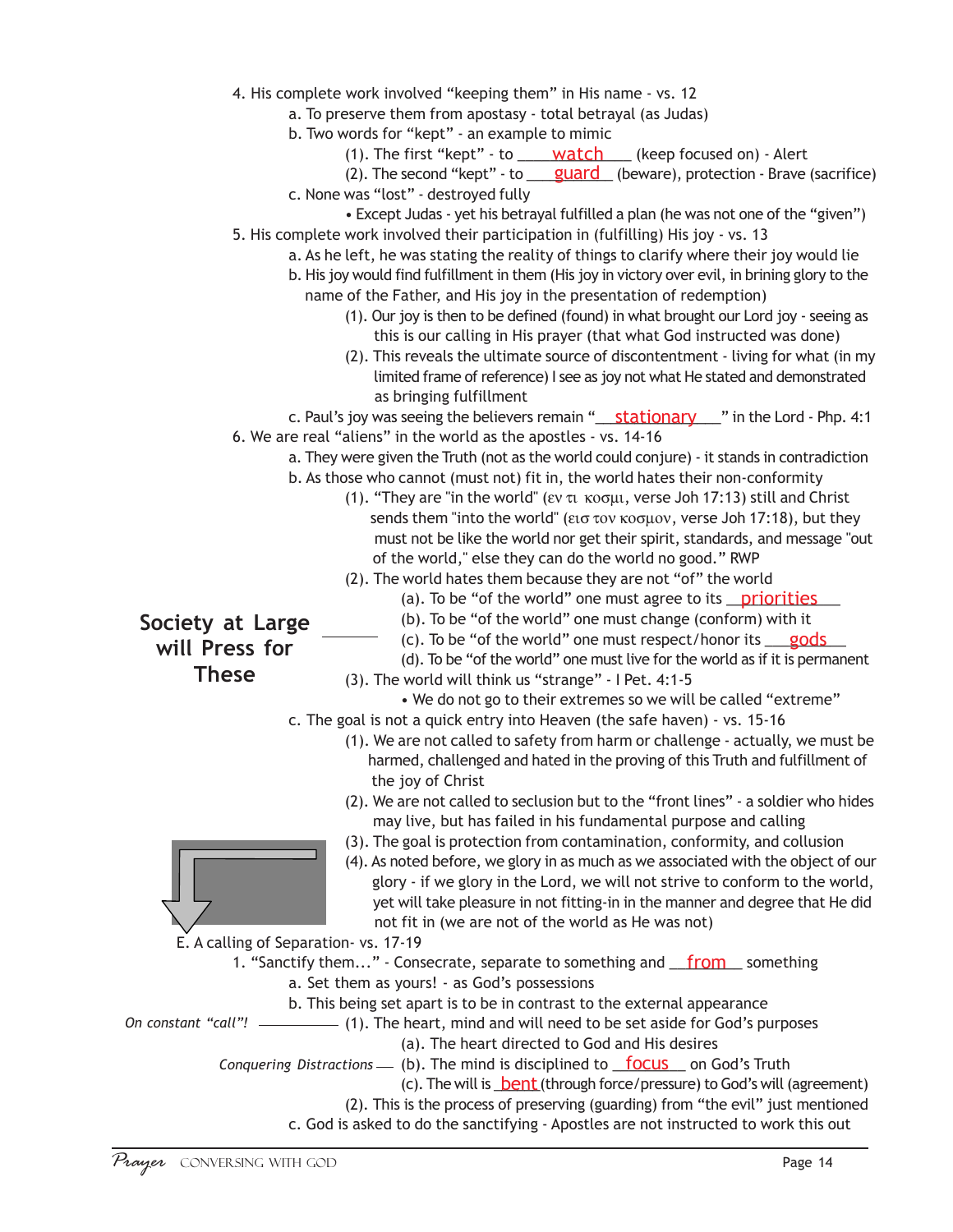- 2. By Means of Truth "...through thy truth, thy word is truth."
	- a. The reality of how things are (and must be)
	- b. It is not just the <u>mental</u> knowledge (knowing of the Truth)
		- (1). It is reaching the inescapable conclusion that all is answerable to God
		- (2). It is the submissive attitude to the will of God at work at all times
			- That this is being done in me
		- (3). It is the acceptance that God is always right

• Also, acknowledging that am most apt to be wrong, thus a state of focused dependence on God becomes my life outlook!

- c. This is what Christ *IS* doing with the Church Eph. 5:26
	- (1). "Bathing" us in the Word of Truth either by our searching it out or our being led to it by need
	- (2). The "washing" here pictured the preparing for the marriage (possibly like that of the preparing of the bride for a king) - Esther 2:12 - "six months"
		- It was an ongoing process for "fitness" (preparation for the meeting)
- 3. It is a process I Thes. 5:23
	- a. Progressive Sanctification! vs. 23 "...sanctify you..."
		- (1). "The sanctification is not wrought in one instant, as many perfectionists imagine, but is a steady development." - *R.C.H. Lenski*
			- II Pet. 3:18; Eph. 4:15
		- (2). When one is sanctified they are made...
			- (a). Holy set  $\overline{a}$  anart (from worldly dominations)
			- (b). Consecrated set aside for God's \_\_\_\_\_\_\_\_\_ purposeapart

(c). Pure - without any **blemish** 

*Though, the surface is not changed, truly, till the inner man is changed*

- (3). It is the day by day removal of "wrong" replacing it with righteousness
	- (a). It starts at the "surface" outward flaws (evidences)
	- (b). It drives to the heart mental / character flaws
		- The inward "reasons" I crave carnality James 1:13-14
	- (c). Sanctification at work can be identified, not in the lessening of known sin, but in the greater awareness of previously unknown sin! - Rom. 7; Psa. 51:17
- b. Complete sanctification!? "...wholly..."
	- (1). The goal is to be holy "through and through"
		- (a). This word "sanctify" is in the rare Greek optitive mood
		- (b). The optitive communicates a wish (as if an impossible wish)
		- (2). It is the "God of peace" Who will do this in us!
			- (a). The ultimate responsibility for my growth rests with Him (relief!!)
			- (b). This peace keeps us from **\_\_\_\_\_\_\_\_\_\_\_\_\_\_\_\_\_\_** over our flaws
				- God "graces" us with the ability (opportunity) for the next step
				- Frustration sets in when I expect to move too fast
				- Frustration sets in when I assume I am farther than I am
				- I am to expect & plan for present failure to be future victory!
- c. God is faithful vs. 24 (we can fully depend on Him)
	- (1). Why would He call us to what cannot be achieved?
		- He will do the achieving!
	- (2). "Peace is that inner tranquility resulting from divine accepta-
	- tion and growing assimilation to the divine image which is
	- wrought by God and sustained by His Holy Spirit." *John Eadie*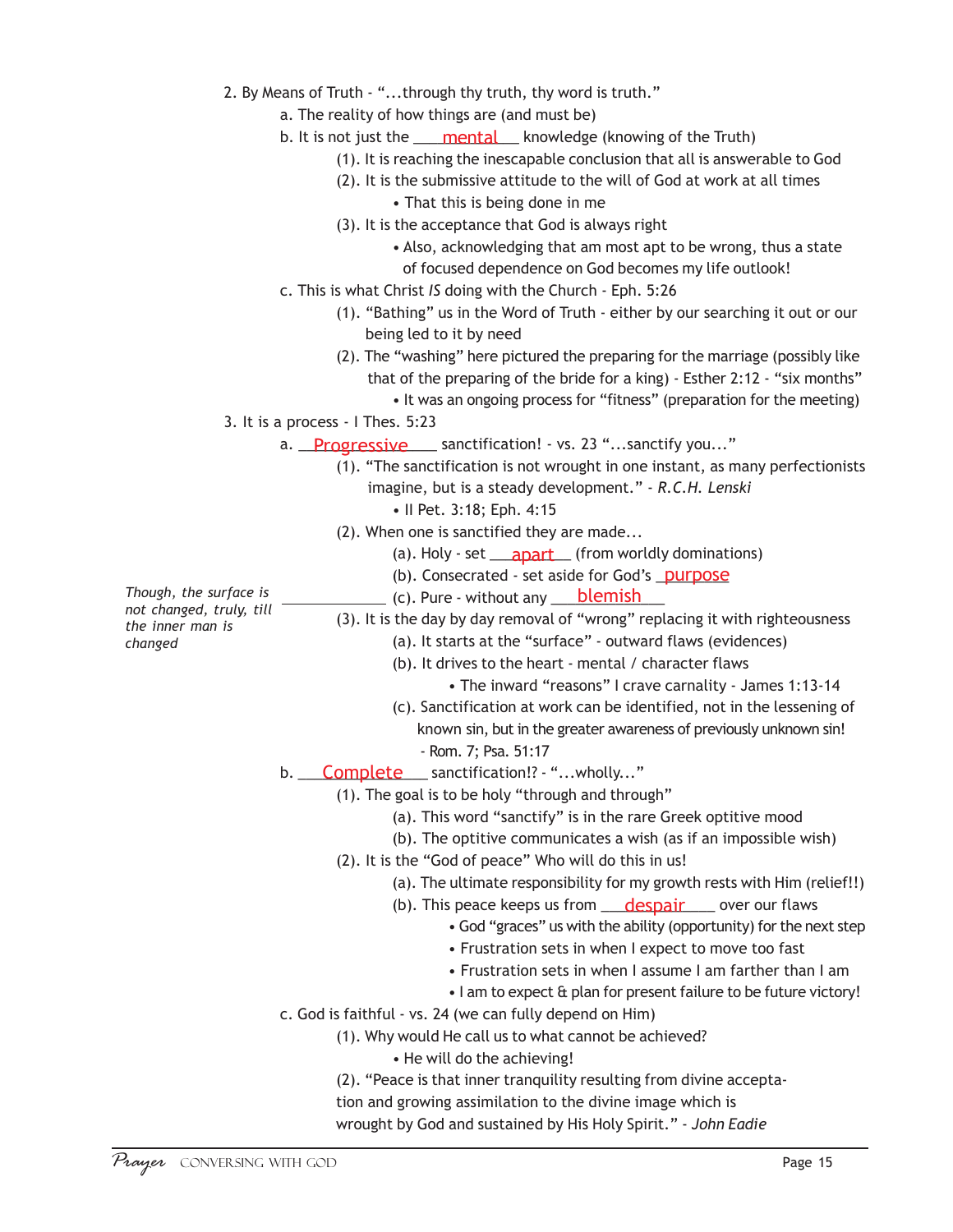- 4. We are \_\_\_\_\_\_\_\_\_\_\_\_\_\_\_\_ not conformists vs. 18 infiltrators
	- a. As the Lord was sent into the world so we are sent
	- b. Not as one who fits-in (strangers, pilgrims, aliens)
		- Though, not a calling to just visit, but to contradict Mt. 5:13
	- c. Ambassadors for Christ II Cor. 5:20
		- Representing the interests of the one Who sent us (not ours)
	- d. To affect <u>change</u> in the world, not the world in us
- 5. Our Lord set apart Himself to enable others to be set apart vs. 19
	- a. His purpose was not defined by the world John 18:36 (kingdom) •We, in turn, must not seek it here either
	- b. He had to be totally "sanctified" to make they way for our sanctification
	- c. That others would be sanctified
		- (1). We not only sacrifice and fight off sin for self's sake but for others
		- (2). Our sacrifices (battles) can ease the growth in others
		- (3). Our compromises can also hinder the growth in others
	- d. That they would be sanctified in Truth
		- (1). Thus, there is a false form of sanctification (attempted through the law)
		- (2). The true sanctification was done for them and to them through Christ
- F. The prayer includes us! vs. 20-21
	- 1. All that would believe on Him
		- All that would stake their earthly lives and eternal souls on His word and work
	- 2. That there would be oneness vs. 21
		- a. They would be one as He and the Father were one
			- (1). One in <u>purpose</u> the glory and work of God
			- (2). One was pictured as obedient, the other as all powerful and loving
		- b. That they would be one in the Lord for His purposes
	- 3. For unity, there needs to be...
		- a. A focused purpose the will of God usurping personal wills
		- b. Eph. 4 prerequisites and definition vs. 1-6
			- (1). "lowliness" modesty of mind (modest self estimate)
			- (2). "meekness" gentleness; mildness (
			subsetted
			controlled
			stream responses)
			- (3). "longsuffering" patience
			- (4). "forbearing" fortitude (able to put up with much) (idiosyncrasies) •"in love" - in genuine concern for their best
			- (5). Effort actually trying to maintain unity (watch it as guarding it)

*WE NEED THESE TO CONTINUALLY*

*REMEMBER THESE!*

- (a). Unity of the Spirit (not just of love but of truth, not how I see love or truth, but how He clarifies it really is!)
- (b). Drawn by the "bond of peace" what holds them together (this is a basic fact in life; I associate and fellowship with those with whom I am at peace. It is a bond)
- (6). Remember the reality of how things are established by the Lord
	- (a). There is ONE body (we are individual parts of the whole)
	- (b). There is ONE Spirit (we will change He will not)
	- (c). There is ONE Hope only found in the Lord, not man (or any)
	- (d). There is ONE Lord Christ, whom all believers serve
	- (e). There is ONE faith one belief (truth) and object of faith
	- (f). There is ONE baptism only one true identification with the Lord
	- (g). There is ONE God "...who is over all, and through all, and in all."
- c. We are to be endeavoring (trying) conflict is not our initial attempt